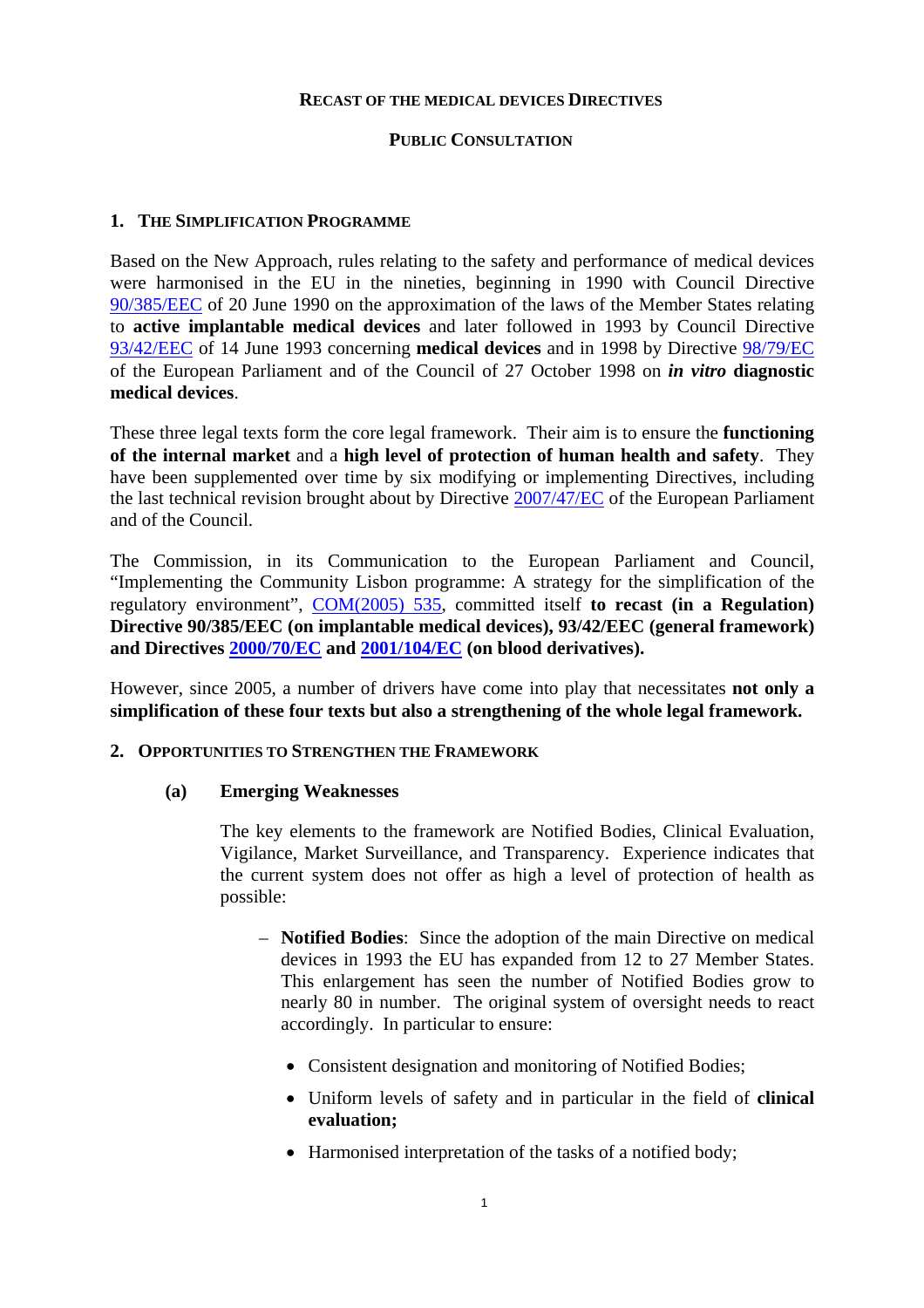- Appropriate transparency to the Member States, other Notified Bodies, the Commission, and the citizen.
- **Vigilance:** Vigilance data, that is data on serious incidents involving medical devices, is key to providing early warning of safety issues. Compared to similar markets, the EU has a low overall reported rate of incidents. Furthermore, reporting rates per capita vary across the EU. As it is unlikely that medical devices are 'safer' if used within the EU, and, within the EU, even safer in some Member States, it is clear that the vigilance system and reporting of vigilance issues need to be improved. When a vigilance issue is identified stronger provisions are needed to ensure a common reaction in the market of the whole Community.
- **Market Surveillance:** CE marked medical devices are free to move within all Member States. However not all Member States have the necessary resources to survey their market. And nor, due to competing national priorities, is there always the most desirable cooperation between Member States to help fill this gap in resources. Add to this a poor utilisation of the current legal tools and you have a situation that can lead to internal market fragmentation and a possible threat to public health. Here too clarified and stronger provisions are needed to ensure a common reaction in the market of the whole Community.
- **Transparency:** There is a general lack of basic information, such as what medical devices are on the market and to what extent they have been checked. There is also insufficient formal exchange of information between the Competent Authorities. It is a basic expectation that there should be a transparent system whereby citizens can be confident in the safety of medical devices.

#### **(b) New and emerging technologies**

New and emerging technologies have challenged the current framework, highlighting gaps or pointing to potential loopholes including the scarcity of expertise needed to independently assess such technologies. The framework needs to fill these gaps and be made more robust to future technologies.

One such technology which the current legislation needs to be broadened to cover is medical devices that consist of, or which incorporate, non-viable human cells and tissues. This one example alone highlights the **scarcity of expertise** to assess such products both at a national and at an EU level.

#### **(c) Global Market**

The **medical devices market is a global one**, with our major trading partners increasingly aligning their legislation to the [Global Harmonisation Task Force](http://www.ghtf.org/)  [for Medical Devices \(GHTF\)](http://www.ghtf.org/) model. To keep European industry competitive, the European legislation also needs to further converge on this model.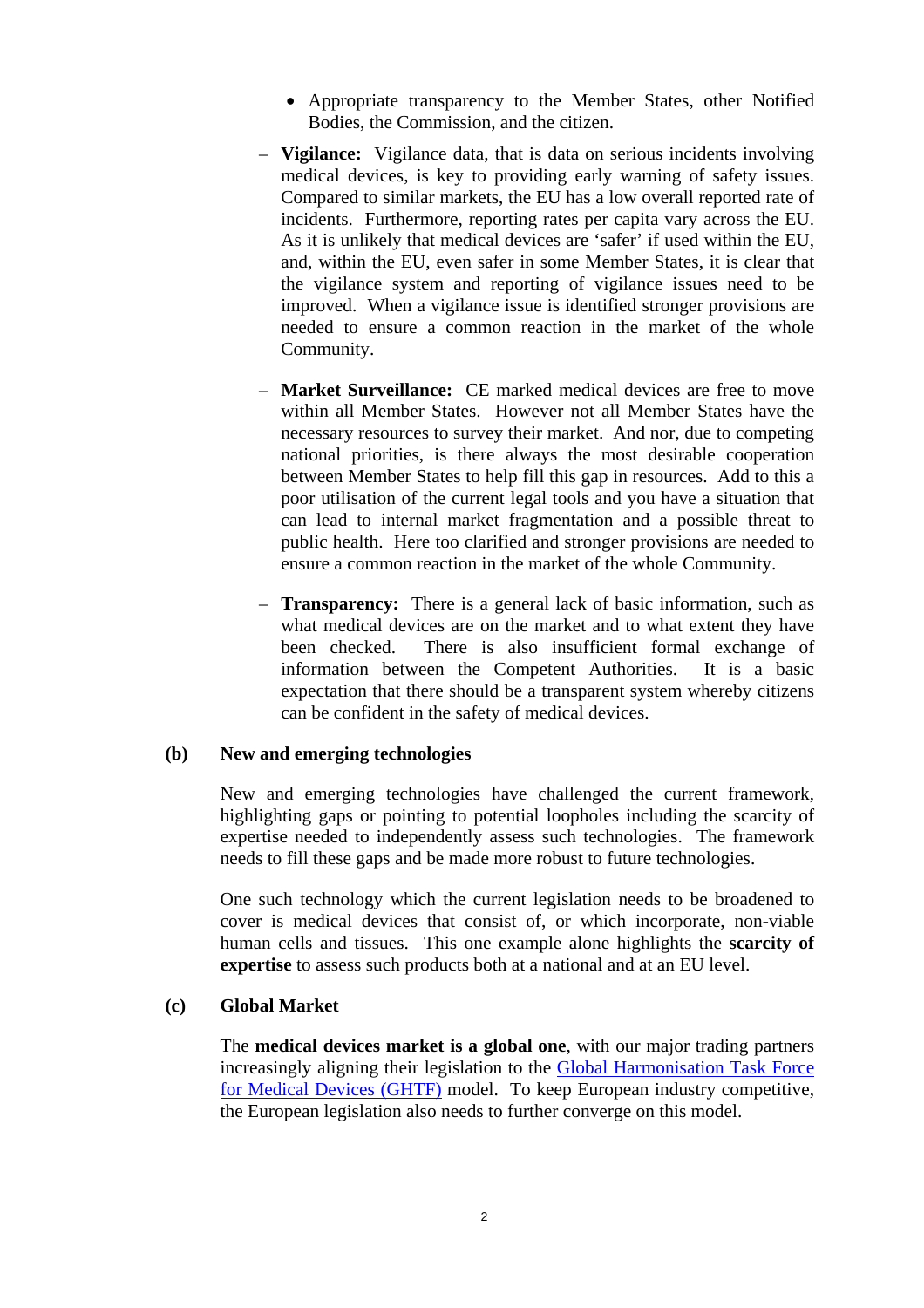#### **(d) Greater Simplification and Harmonisation**

Currently, with three main Directives and six modifying or implementing Directives, the framework has been criticised as being **too fragmented and difficult to follow**. This situation is further compounded by **national variation** including different decisions on whether a product is a medicinal product or a medical device, differences in the classification of the same type of devices and different registration requirements. This variation threatens not only the smooth functioning of the internal market, but could also threaten the health and safety of patients, healthcare professionals and other persons.

#### **3. OPTIONS TO ADDRESS THE ISSUES**

The Commission intends to undertake a more fundamental exercise and **recast the entire framework** for medical devices (active implantable medical devices, medical devices and in vitro diagnostic medical devices) **in order to address the above mentioned issues** and to **anticipate the challenges** in front of us. Looking to 5, 10 or even 15 years ahead, the Commission intends to make **the model better and more robust to the technical and more generally public health challenges ahead**.

This **would not lead to the rejection of the New Approach** in this sector. The rules would be reinforced and adapted to new challenges within the current legislative structure. This model has proven to be adept in allowing innovation in a sector characterized by a broad diversity of products.

Stakeholders are invited to comment on the **main issues** such as:

- an extension of the scope of the Directives, in particular, to include medical devices consisting of non-viable human cells and/or tissues and/or their derivatives and devices incorporating such cells and/or tissues and/or their derivatives with an ancillary action to that of the medical device;
- a reinforcement of the essential requirements and a strengthening of the evaluation procedures for the highest risk category products;
- a consolidation of expertise, in particular through the creation of a Medical Device Committee inside the [European Medicines Agency \(EMEA\),](http://www.emea.europa.eu/) the competence of the latter being extended to cover not only medicinal products but also medical devices;
- a system of vigilance and market surveillance that is more effective and more coordinated between Member States;
- a specific update following the revision of the New Approach;
- an alignment with international regulatory principles.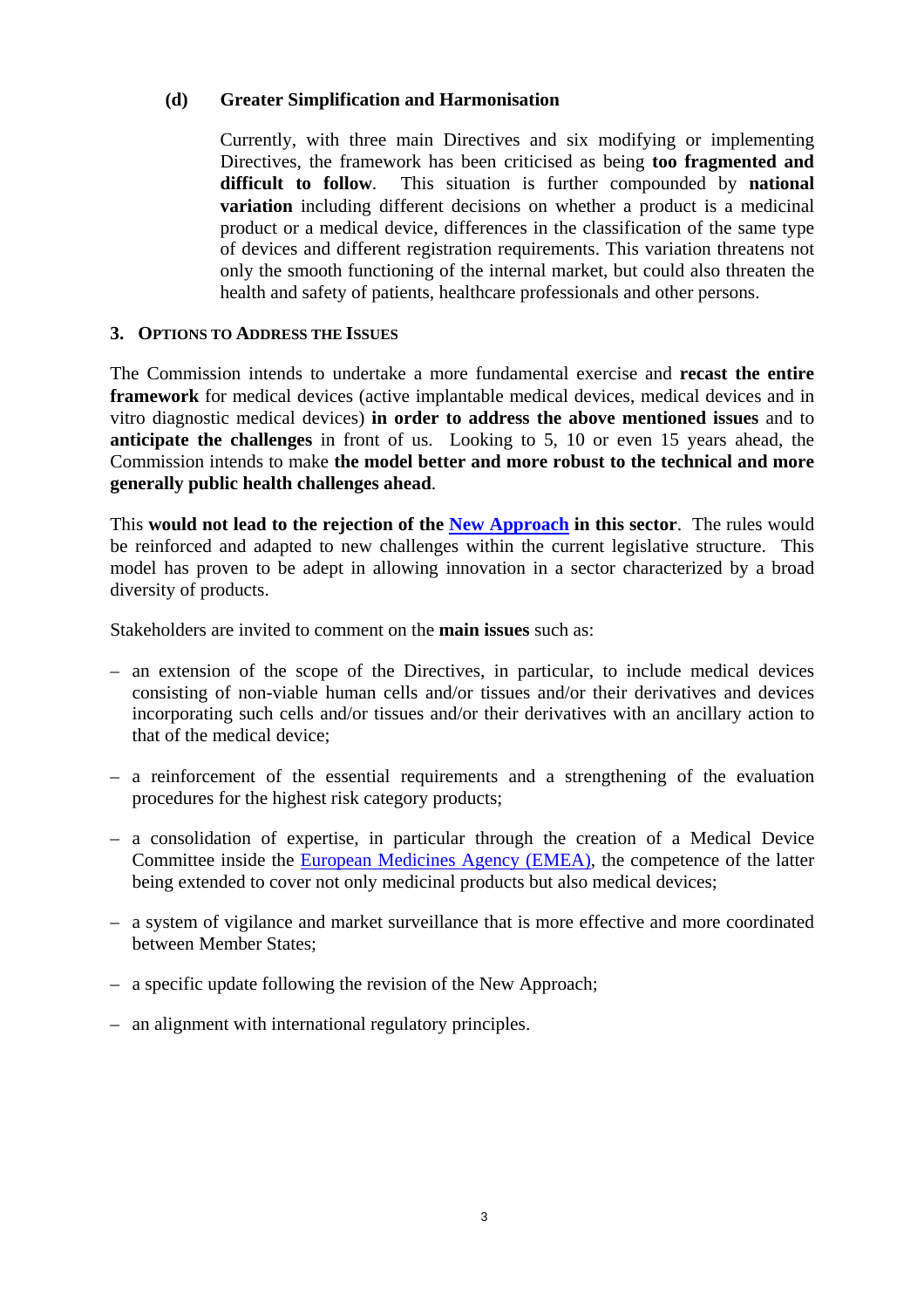#### **4. RESPONSES**

The responses to this consultation are going to be carefully studied by the Commission services to assess:

- to what extent the Medical Devices Directives can be **improved**; and
- the **socio-economic** impact of the changes envisaged and, in particular, the impact on the **protection of health and safety** of patients, healthcare professionals or, where applicable, other users, on **the functioning of the internal market** and on the **competitiveness** of industry including, in particular, SMEs.

**Therefore to the greatest extent possible, respondents should include in their answers data corresponding to these different aspects (social and economic data) supported, where possible, by an evaluation of actual or estimated costs (expressed in figures such as cost per device, cost per manufacturer, cost per national authority, cost per hour, cost per man-day etc.), and by other quantitative relevant figures.** 

**Particular emphasis on the impacts, costs and savings to SMEs would be welcome.** 

## **QUESTIONNAIRE**

#### **1. Scope**

Today the legislative framework for medical devices in Europe comprises three main Directives and the six implementing or modifying Directives. The three main Directives cover three main device groups: active implantable medical devices, medical devices and *in vitro* diagnostic medical devices. However, the reason for having three is more historical than technical or legal. While recognising certain specificities in relation to *in vitro* diagnostic medical devices there is the possibility to **consolidate all existing harmonisation measures** on medical devices into a **single text**.

**Item 1 Legal simplification:** Do you see any positive or negative impacts of merging the nine texts into one legal text? Can you give an estimate of the costs of those impacts both in absolute terms and in terms of a breakdown of those cost components (e.g. per year or in man days)?

Specifically concerning in vitro diagnostic medical devices, [Study Group 1](http://www.ghtf.org/sg1/) of the Global Harmonisation Task Force for medical devices (GHTF) is proposing a [risk-based](http://www.ghtf.org/documents/sg1/SG1-PD-N45-R12.pdf)  [classification system for in vitro diagnostic medical devices.](http://www.ghtf.org/documents/sg1/SG1-PD-N45-R12.pdf) Such a classification system has the advantages of being in line with the medical devices Directive 93/42/EEC and seems to be robust to technological change.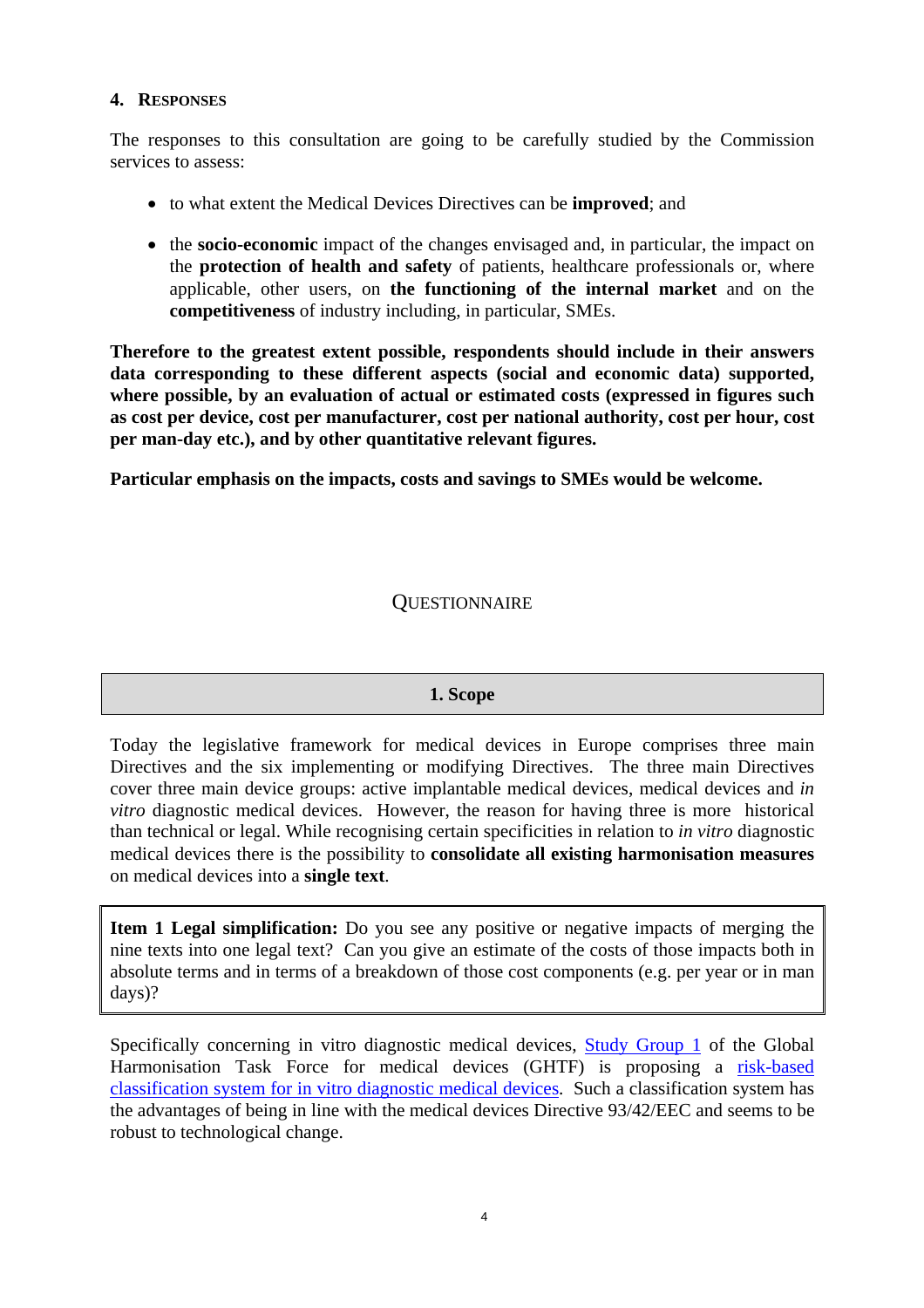**Item 2 Risk-based classification:** In your opinion is such a risk-based classification system more desirable than the current European List system? Are you aware of any consequences for the protection of public health? Can you give an estimation of the costs or savings that would result from a change-over to this GHTF classification system?

Further to the current scope of the medical device Directives some medical devices are not regulated at a European level, namely those defined as **medical devices consisting exclusively of non viable human cells and/or tissues and/or their derivatives and medical devices incorporating such cells and/or tissues and/or their derivatives with an ancillary action to that of the medical device**. As the need to cover these products has been recognised by the European Institutions, the scope of the Directives could be expanded to include such medical devices in order to cover the regulatory gap that exists at the Community level with the adoption of [EC Regulation \(EC\) No 1394/2007](http://ec.europa.eu/enterprise/pharmaceuticals/advtherapies/advanced_en.htm) of the European Parliament and of the Council of 13 November 2007 on advanced therapy medicinal products and amending Directive 2001/83/EC and Regulation (EC) No 726/2004.

Item 3: To your knowledge, are these the only medical devices currently not regulated at an EU level? Can you indicate others? Is the definition as given above accurate to describe these medical devices? Can you suggest an alternative definition?

Some **implantable** or **invasive** products are on the market **which are not specifically regulated at the EU level**: they are neither medicinal products nor medical devices, as they do not have a medical purpose, and they are not covered by the definition of cosmetics, as they are implanted or injected. Some examples are cosmetic lip implants, cosmetic wrinkle fillers, tattoo needles and equipment, implanted 'identification chips' and contact lenses for cosmetic purposes.

However, these products can present the **same risks** as medical devices. This is why it could be appropriate to consider them as **'quasi medical devices'** and to include them under the umbrella of the medical devices regime. The issue of machines used for aesthetic purposes could also be tackled in this context.

**Item 4:** In your opinion is it necessary to ensure full protection of public health to regulate these products as 'quasi medical devices'? Assuming that a Notified Body assessment would be necessary for these implantable or invasive 'quasi medical devices', can you estimate the impact in terms of cost for each of the three following options (per product, per year, man hours)?

The delimitation of these products can be done in different ways:

**Option 1:** Regulate as 'quasi medical devices' all implantable or invasive products which are not covered by another specific Community legislative regime (medicinal products, cosmetics, medical devices);

**Option 2:** Regulate as 'quasi medical devices' those products which belong to a category of products which also includes products with a medical purpose (for example, cosmetic contact lenses, as there are some contact lenses intended to be used for medical purposes, cosmetic wrinkle fillers, as there are some wrinkle fillers intended to be used for medical purposes, etc.);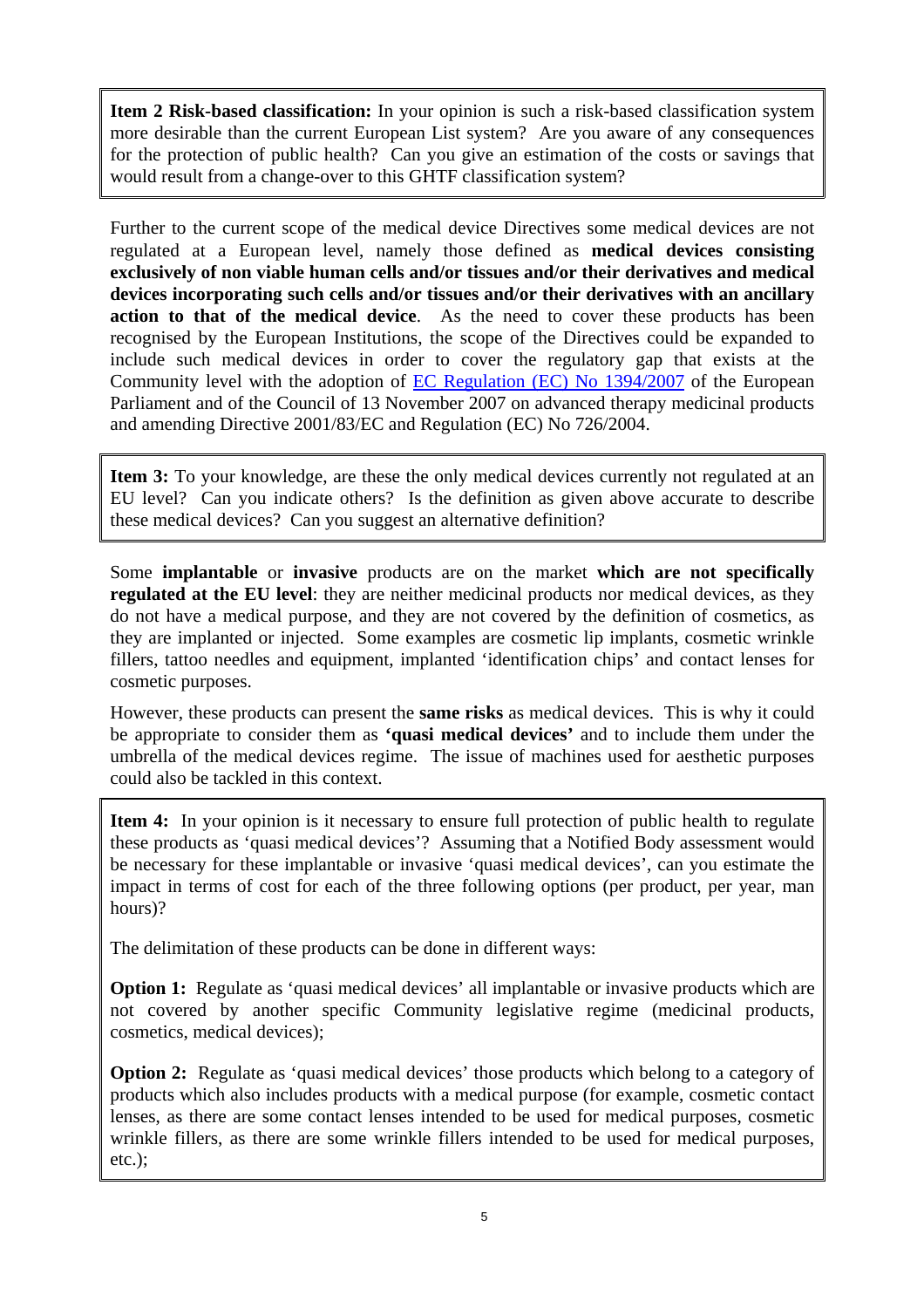**Option 3:** Regulate as 'quasi medical devices' those products that would be listed exhaustively in an Annex to the future Medical Devices Legislation.

What would be the socio-economic impact of these options?

Can you suggest any other options?

## **2. Specific Update following the revision of the New Approach**

The medical device legislation comes under the overall umbrella legislative framework for industrial products called the 'New Approach'. The [revision of this New Approach](http://europa.eu/rapid/pressReleasesAction.do?reference=IP/08/276&format=HTML&aged=0&language=EN&guiLanguage=en) is nearly finalised. The revision of the medical devices regime will go beyond the aspects modified by the revision of the new Approach in order to reflect the public health nature of the sector. But the new regime for medical devices will have to be set up **in the light of the revision of the New Approach**.

#### **Item 5:**

- Which aspects of the revision of the New Approach do you consider of particular relevance to the medical devices sector, and why?
- It could be necessary to deviate, modify or add requirements, as compared to the New Approach, to reflect the peculiarities of the medical devices sector, as unlike other industrial products, medical devices have a direct effect on the health and safety of citizens. What deviations, modifications or additional requirements would you recommend, and why?

## **3. Evaluation Procedures**

#### **a) Essential Requirements**

#### **i. Adaptation/reinforcement of the essential requirements – creation of new essential requirements**

**Adaptation** of the essential requirements could be necessary should the devices referred to in items 3 and 4 (non viable human tissues and/or cells and/or their derivatives and 'quasi medical devices') be included into the Medical Devices Legislation. Also, it could be that certain essential requirements **are missing** or should be **reinforced**.

More generally, it should be checked if the current requirements are **sufficiently robust** to innovative technologies and practices (for example, nano-technology, nonviable animal tissues or their derivatives, genetic testing and advancements in information technology).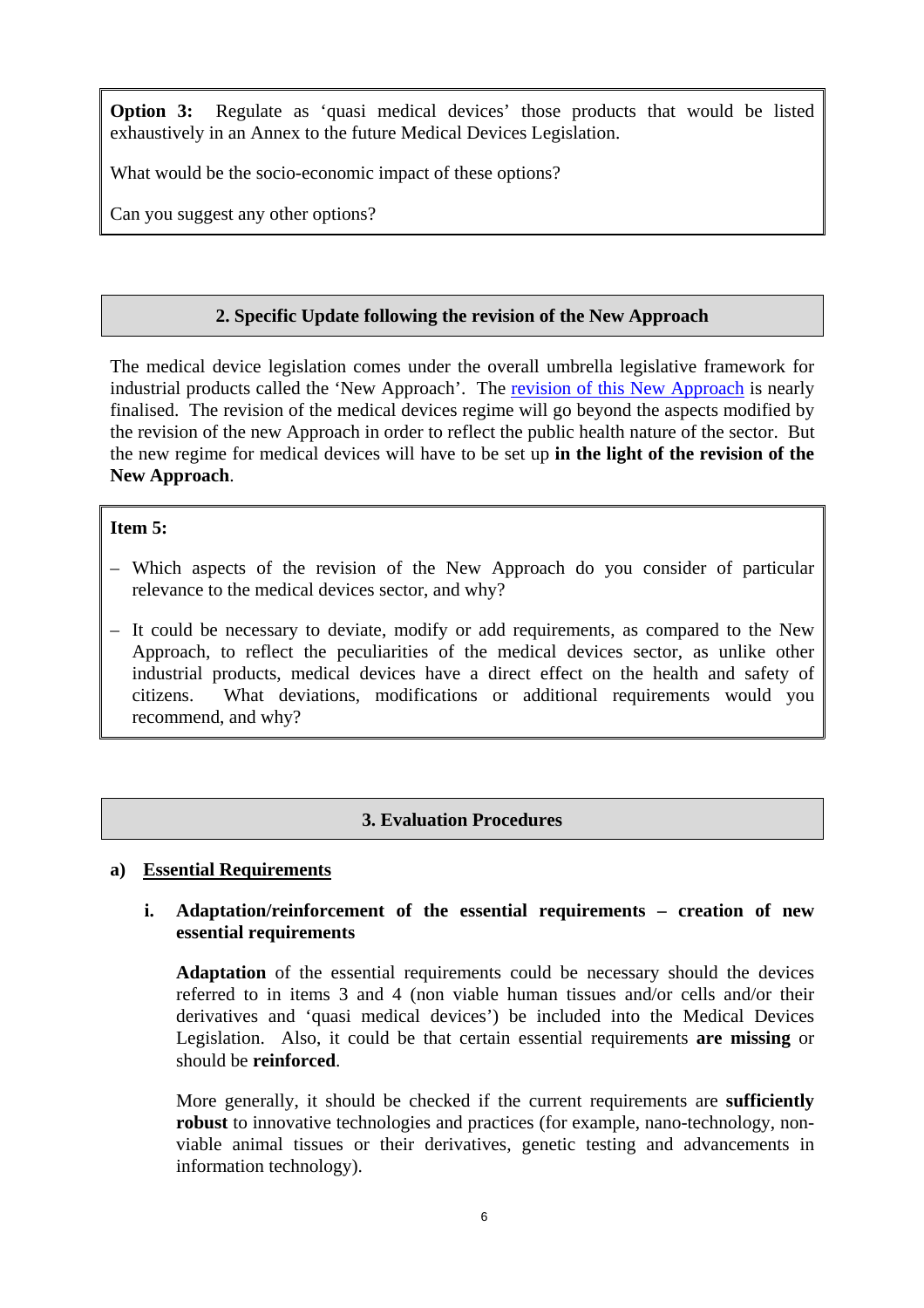Moreover, it could be necessary to create **new essential requirements** in order, for example, to fight against counterfeiting (unique device identification, such as barcoding, for example) and to assure a safe distribution.

**Item 6:** In your opinion what changes are needed to the essential requirements:

- a) in general?
- b) for non viable tissues and/or cells and/or their derivatives?
- c) for 'quasi medical devices'?
- d) to make medical devices more robust to technology change?

What new essential requirements could be needed and why?

Please also estimate the socio-economic impact of the changes in each case.

#### **ii. More mandatory rules**

The essential requirements for medical devices are set out in the Directives, but are deliberately technology neutral and do not enter into the technical details. These technical details are set out in harmonised European standards. However these standards are voluntary and there is room for differing interpretations.

Moreover, even in cases where there is scientific agreement that a certain device, method or material is not safe, the Directives do not provide a tool to address such issues efficiently at a Community level. The only tool available to Member States in such cases is the Safeguard Clause, which is not always appropriate or used. In order to solve this type of problem, Member States often seem to use guidance, alerts etc., which effectively leads to a more fragmented market.

To ensure the protection of health and to the eliminate fragmentation of the internal market, the possibility should be examined to allow more precision or detail to be given **in order to specify the essential requirements** in relation to certain devices, methods or materials, in a mandatory way, without compromising the existing role of standardisation. Such requirements could be termed **harmonised specific requirements**

**Item 7:** Can you cite instances of Member States introducing their own national specific device, method or material requirements? Can you give an estimate of the costs arising from these differing specific device requirements? What would be the socio-economic impacts of the introduction of 'harmonised specific requirements'?

## **b) The Evaluation Process**

#### **i. Notified Bodies**

The job of **designation** and **monitoring** of Notified Bodies is the responsibility of individual Member States, with each Member State deciding on the appropriate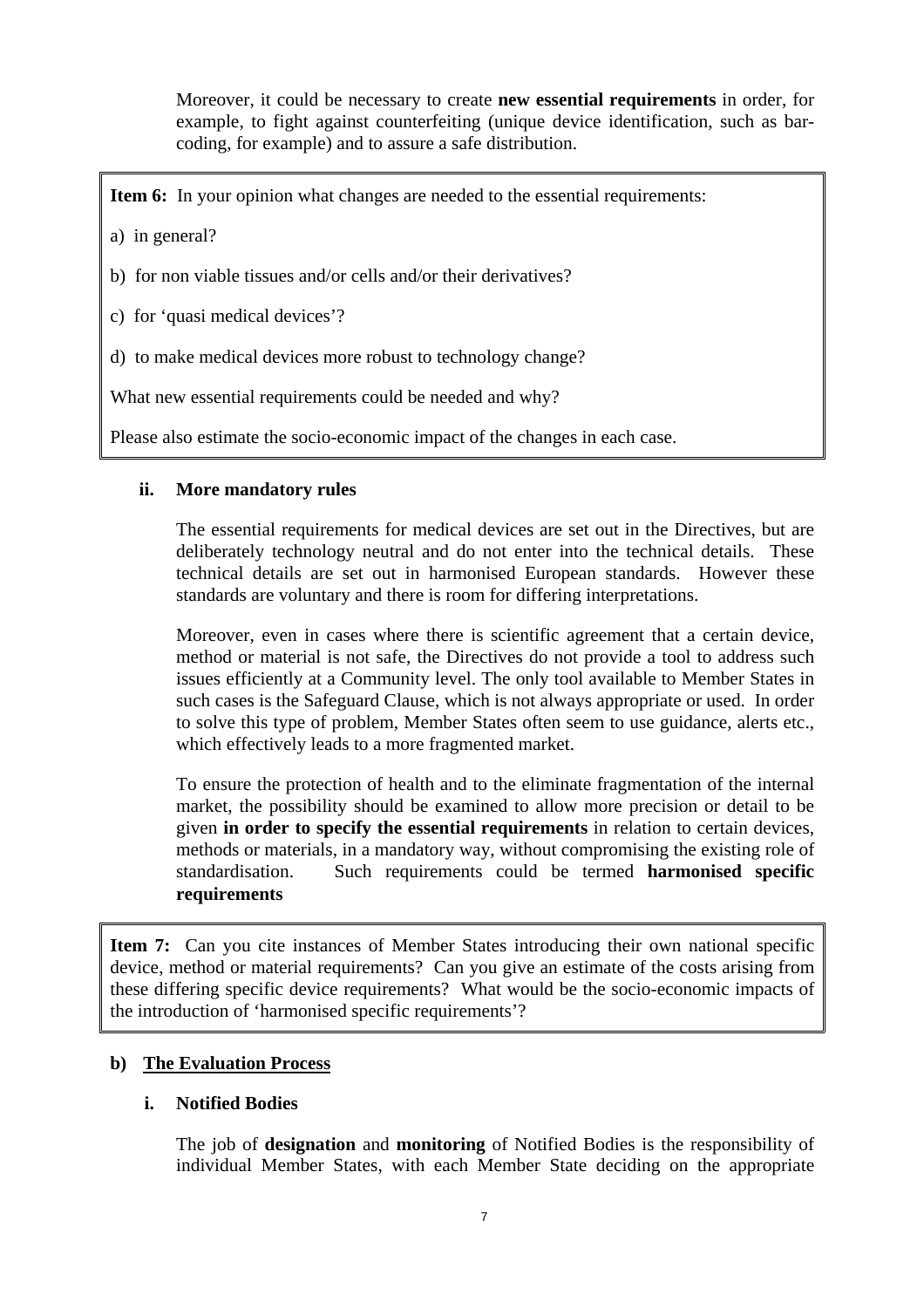method and resources necessary to do this task. Voluntary coordination between Member States ensures consistency.

Since the adoption of the main Directive on medical devices in 1993 the EU has expanded from 12 to 27 Member States with upwards of 80 Notified Bodies. To continue to ensure consistency the original system of oversight needs to react accordingly. With potentially 27 differing designation and monitoring regimes it could be argued that not all Notified Bodies are equally designated or monitored, particularly when there is a lack of **transparency** into the competence, performance and activities of Notified Bodies to counter-act this argument.

This creates the situation where the guarantee that the same level of assessment of safety of medical devices being offered throughout the Community can be questioned.

**Item 8:** The Commission intends to make some proposals concerning the functioning and the activities of the Notified Bodies, some of which could be cumulative. Furthermore two options could be put forward to strengthen the system. What is your opinion on each proposal and option and what would be an estimate of the impacts and costs involved?

## **Proposal 1**

To increase transparency into the activities of Notified Bodies (e.g. obligation for the Notified Body to publish annual reports);

## **Proposal 2**

To develop a system of improved information exchange from Notified Bodies to Competent Authorities;

## **Proposal 3**

To ensure an improved cooperation between Competent Authorities with regard to the activities of Notified Bodies;

## **Proposal 4**

To impose the application by the Member States of sanctions and penalties where a Notified Body fails to act properly;

## **Proposal 5**

To introduce measures to stop 'forum shopping' by manufacturers. Forum shopping is the informal name given to the practice adopted by some manufacturers of getting their products reviewed by the Notified Body thought most likely to provide a favourable opinion;

## **Proposal 6**

To create an automatic link between accepted Safeguard Clauses and the withdrawal of certification for the related medical devices.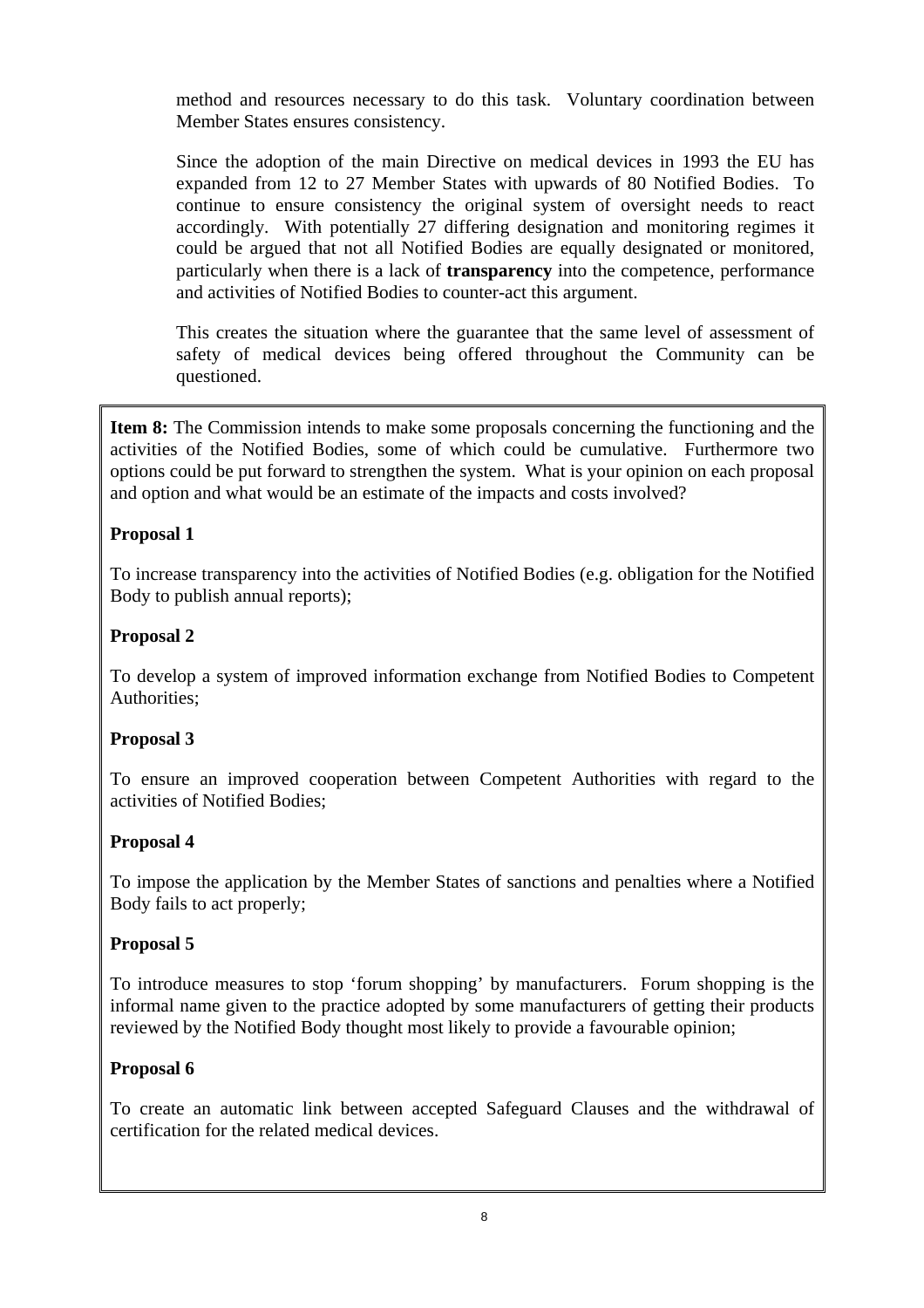The above proposals could be coupled with one or both of the following options:

# **Option 1**

The reinforcement of controls on the nomination (including setting out and defining the role of accreditation) and monitoring of the Notified Bodies by Member States;

# **Option 2**

A centralised system of final designation and of control of monitoring by the Commission with the assistance of experts.

# **ii. Highest risk category medical devices**

Currently there is no systematic public authority input or say in the approval of the highest risk category medical devices, such as coronary stents, pacemakers, HIV test kits or diagnostics to accompanying advanced therapy medicinal products, **before they are placed on the market**. However, the [European Medicines Agency](http://www.emea.europa.eu/)  [\(EMEA\)](http://www.emea.europa.eu/) or a national medicines authority are involved in the evaluation of some devices - those that are combined with an ancillary medicinal product - and EMEA is always involved in the assessment of medical devices combined with ancillary human blood derivatives.

The question arises as to whether there should be either a *de jure* or a *de facto* premarket authorisation of these highest risk category medical devices.

The competence of EMEA could be extended, in particular to the involvement in the evaluation of the **highest risk category devices**, thus introducing a 'public health' component into the evaluation process, with the question being still open as to the involvement of Notified Bodies in the process.

EMEA has over 10 years of experience in the protection and promotion of public health, through the evaluation and supervision of medicines for human and veterinary use in Europe. EMEA already works with Member States' national authorities, many of whom have dual responsibility for both medicinal products and medical devices. EMEA therefore already has the structures and networks in place to pool scientific and technical expertise to guarantee a harmonised high level of evaluation.

It could therefore be appropriate to adapt the existing structure of EMEA. Specific, multidisciplinary expertise would need to be brought on board to **create a specific Medical Device component of EMEA**, on an **equal footing** with medicinal products. Coupled with this, and, in a similar way to medicinal products, it could also be appropriate to **create a specific Committee in EMEA on Medical Devices**  (COMD).

**Item 9:** What are the social and economic advantages and disadvantages of extending the role of EMEA in the medical devices legislative framework? If possible, and where appropriate, please express these social and economic advantages and disadvantages in terms of cost.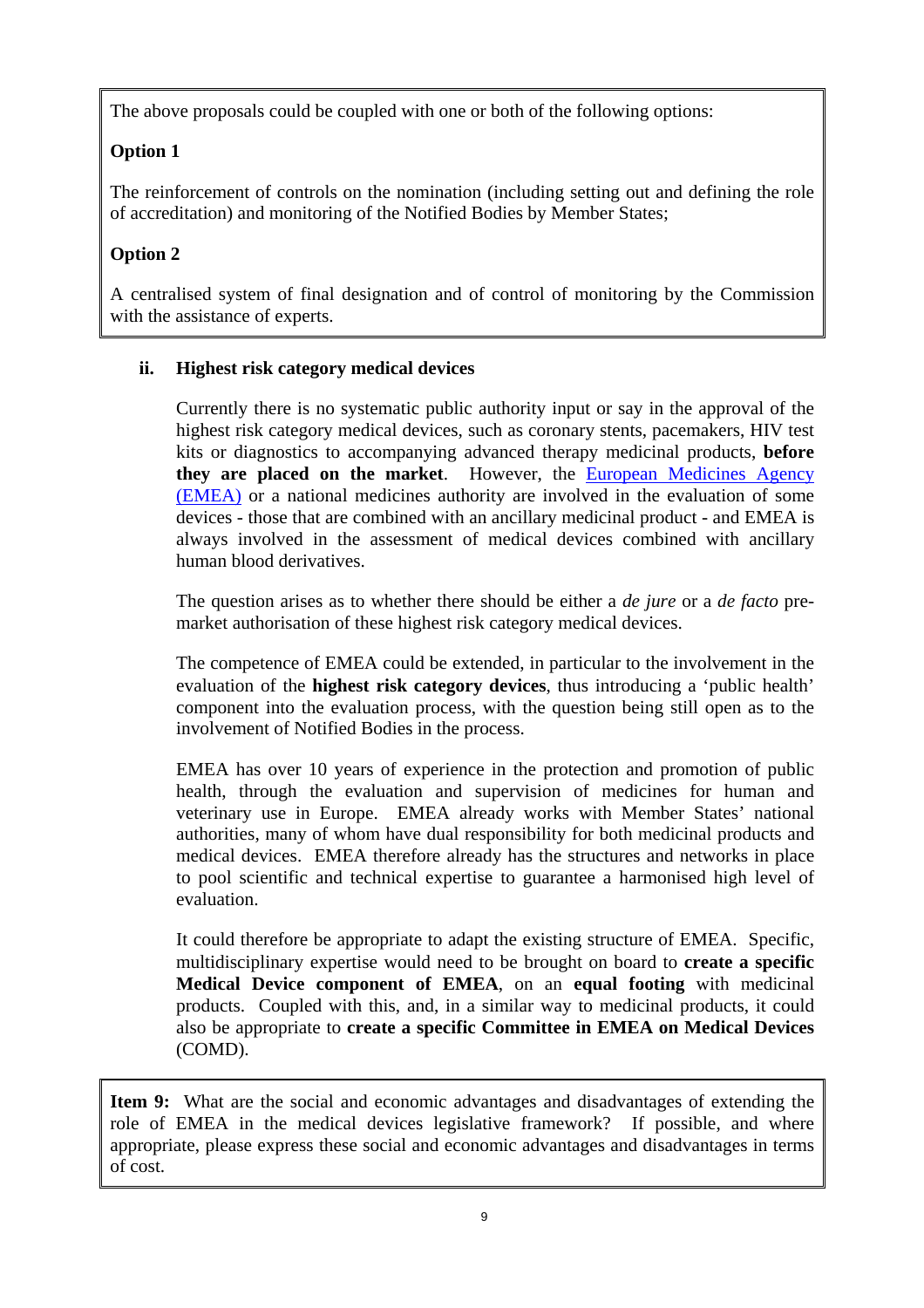What in your opinion is an appropriate timeframe for the assessment and approval of a highest risk category device?

**Item 10:** If EMEA were to participate in the evaluation of highest risk category devices, which products should these be (e.g. medical devices consisting exclusively of non viable human cells and/or tissues and/or their derivatives and medical devices incorporating such cells and/or tissues and/or their derivatives with an ancillary action to that of the medical device, and **certain** products from the following categories: class III medical devices, devices using nano-materials, in vitro diagnostic and active implantable medical devices)?

As the EMEA expertise and approval process is already foreseen for 'viable' human tissues (under Regulation (EC) No 1394/2007 of the European Parliament and of the Council of 13 November 2007 on advanced therapy medicinal products and amending Directive 2001/83/EC and Regulation (EC) No 726/2004), it would seem logical to also submit 'nonviable' tissues to approval via the same expertise and process. What in your opinion would be the social and economic impacts if this was the case?

**Item 11:** Two basic considerations arise with an expanded role of EMEA in the evaluation of the highest risk category medical devices: (i) in what way does a file get submitted to EMEA for an opinion and (ii) What is the final decision making process?

On both aspects some solutions can be proposed. Which ones, in your opinion, are the best ones and why? Can you suggest other modalities in order to involve of EMEA in the evaluation of the highest risk category devices and to take into account the opinions delivered by EMEA?

## **(i) in what way does a file get submitted to EMEA for an opinion?**

## **Option 1.**

No Notified body involvement, thus obliging direct submission of manufacturers' files related to highest risk category devices to EMEA for an opinion;

# **Option 2.**

A variation of option 1. Obliging manufacturers to directly submit their files related to highest risk category devices to EMEA, and EMEA then selects a Notified Body to act as a 'rapporteur'. The Notified Body 'rapporteur' then assesses the file and sends its recommendation to EMEA for a final opinion;

# **Option 3.**

Maintain the Notified Body responsibility for the overall assessment of the files as it is at present, but oblige Notified Bodies to send their preliminary reports concerning highest risk category medical devices to EMEA for an opinion;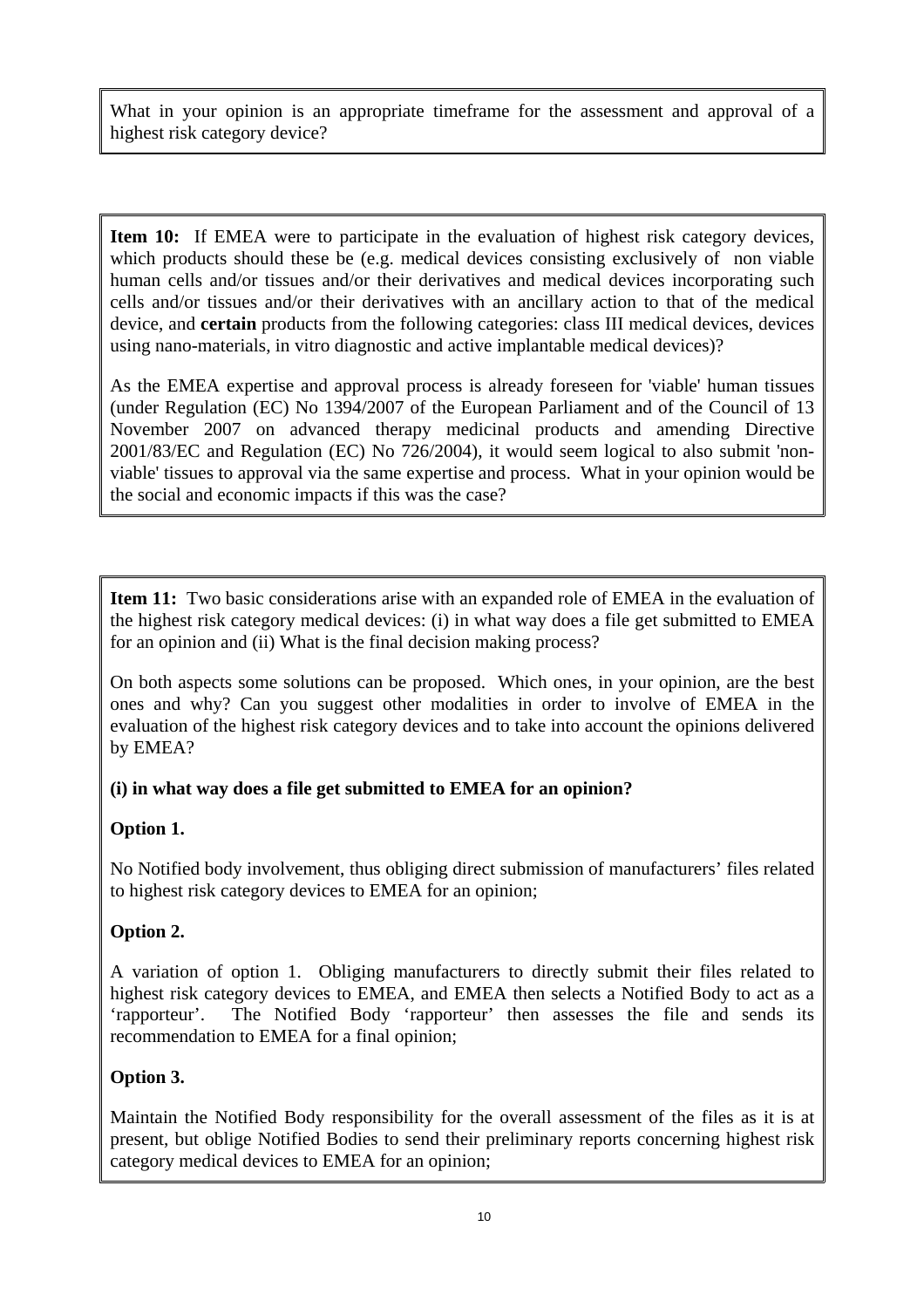# **Option 4.**

A variation of option 3. Keep the Notified Body responsibility for the overall assessment of the files but instead of a systematic assessment of the preliminary report by EMEA, oblige Notified Bodies to notify EMEA of all applications for evaluation of highest risk category devices and allow EMEA, on a public health interest basis, to select those evaluation reports on which they will give an opinion.

# **(ii) What is the final decision making process?**

Two possibilities can be foreseen:

**Possibility 1:** For options 1 or 2 above, i.e. an EMEA opinion rather than a Notified Body certificate, the normal decision making process would be a Commission market authorisation based on a Comitology decision.

**Possibility 2:** For options 3 or 4 above, i.e. maintain overall responsibility with the Notified Body, then the system could continue as it is now, with the Notified Body issuing its certificate, but only if it had received a positive opinion from EMEA.

# **iii. Devices which do not belong to the highest risk category**

To contribute to the **monitoring** of the conformity assessment by Notified Bodies of devices **which do not belong to the highest risk category**, the EMEA Medical Devices Committee could also have the possibility to examine any matter concerning a specific device placed on the market or to review any data relating to a specific family of medical devices.

**Item 12:** Do you see any reason why the EMEA Medical Devices Committee should not also have the possibility to have access to all evaluation reports of the Notified Bodies in order to establish and monitor a high level of evaluation and to require corrective action where needed?

# **4. Vigilance**

Vigilance issues are recorded by e-mail or centrally in the European database for medical devices, EUDAMED. The wide variation of reported vigilance issues points to a **significant under-reporting** of incidents within the EU.

When issues do take place, it should be ensured that the same common reaction takes place in all Member States; however, experience has shown that **not all Member States always react in the same way**.

**Item 13:** One or more proposals to improve the vigilance system could be foreseen to be appropriate. In each case can you give an estimate of the socio-economic impact of the particular proposal?

**Proposal 1**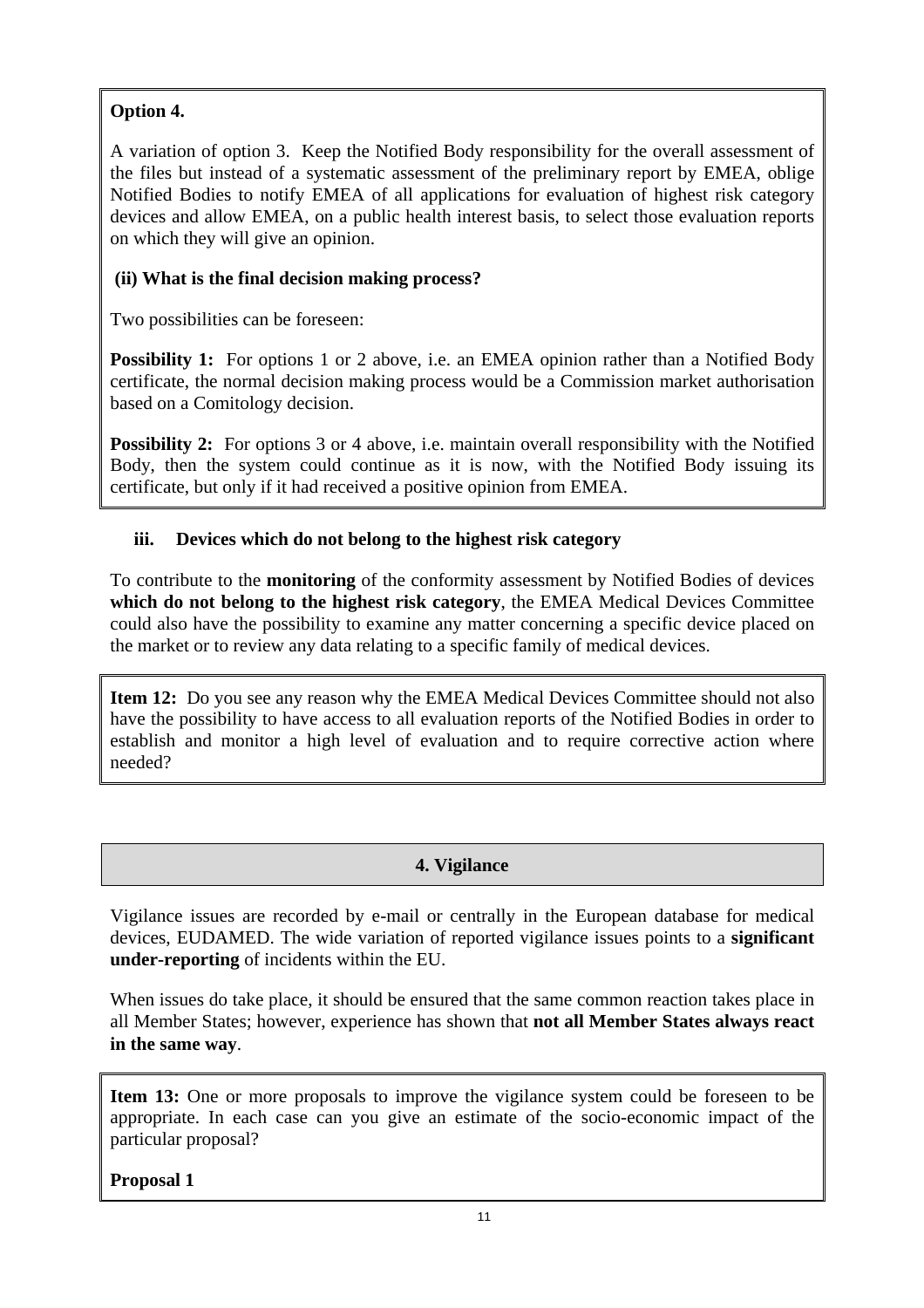Establish an obligation for the medical institutions and healthcare professionals to report incidents and to invite patients to do the same, to introduce timelines for reporting and corrective actions, to give certain publicity to the corrective actions of the manufacturer;

## **Proposal 2**

Create an obligation for the Notified Body to periodically review the manufacturer's vigilance system;

## **Proposal 3**

Mandate EMEA to coordinate vigilance reports and to detect signals;

## **Proposal 4**

Allow the Commission to impose restrictive measures, on the basis of the opinion of the Medical Device Committee in EMEA.

## **Proposal 5**

Also, remembering that the medical device market is very much a global one, should there be provision for exchange of information on incidents and corrective measures at an international level? This happens now voluntarily through GHTF but could be strengthened.

## **5. Market Surveillance**

Member States' control of the market can **vary significantly** depending on the availability of adequate resources. A counter-balance to this lack of resources is efficient and effective cooperation between the Member States. However experience has shown that this cooperation is not always optimal.

This situation is not helped by **confusion** on how to operate the **current market surveillance tools already contained within the Directives**, not least due to the current provisions being unclear and appearing in different and apparently disjointed sections of the Directives.

**Item 14:** In order to reinforce market surveillance, it could be appropriate:

- to have a central European registration system for devices;
- to redraft and rationalise the rules on market surveillance;
- to strengthen the provisions related to the Commission on coordination; and,
- in cases where the Commission has to take a decision, to have the possibility to ask for a scientific opinion of the Medical Device Committee in EMEA.

Do you see any problems with these measures to increase the integrity of market surveillance?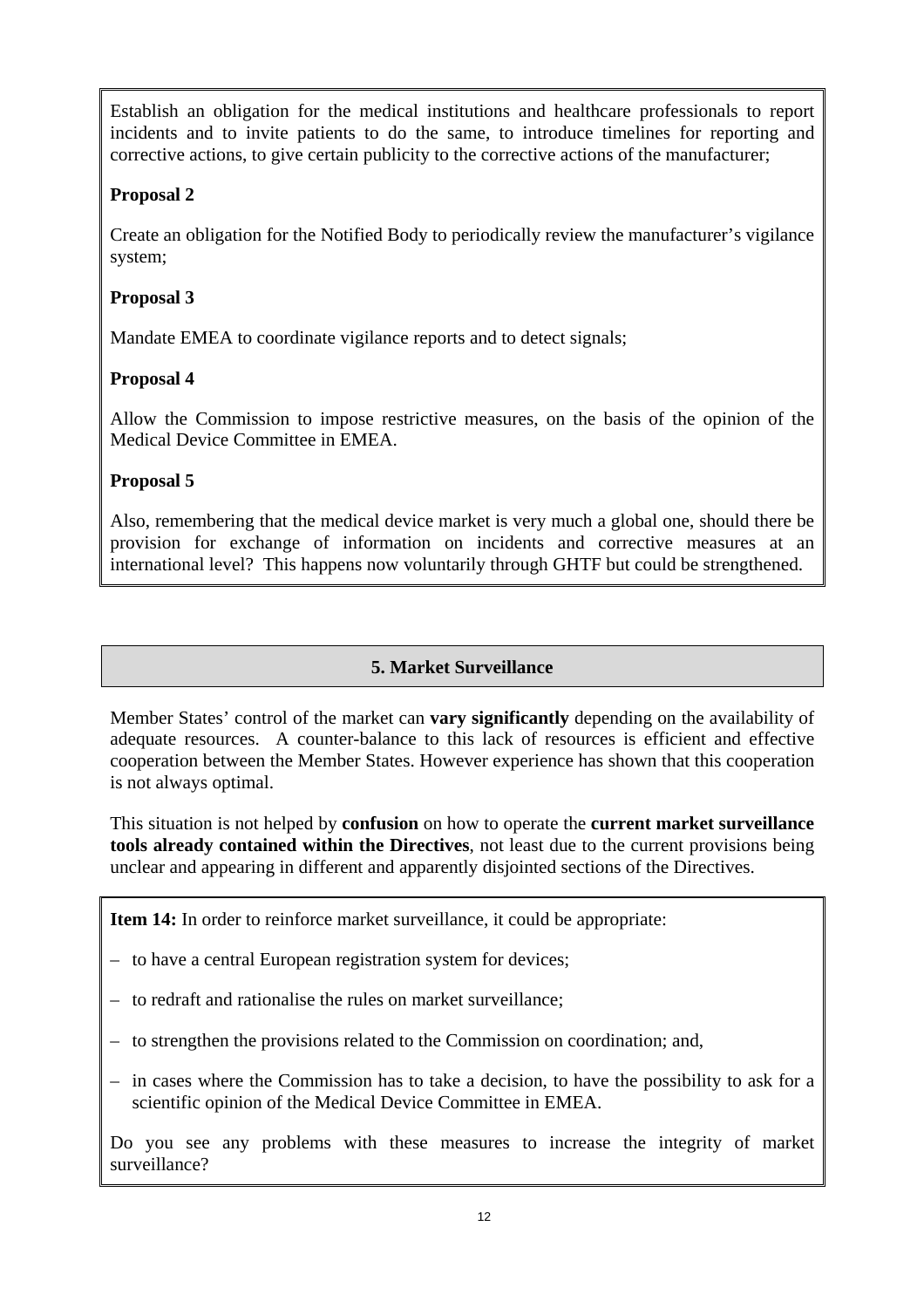Can you suggest other improvements?

#### **6. Borderline Cases**

Innovators need to be certain as to which regulatory regime their products will fall. Due to the fact that most borderline cases involve medical devices and medicinal products, a **strong dual expertise** in borderline cases in both areas becomes more and more necessary. It could be useful to provide that manufacturers could go directly to EMEA for an **early opinion** prior to development of their product. This opinion should be delivered in a defined timeline; Notified Bodies, Competent Authorities and the Commission could likewise seek an opinion.

**Item 15:** The Medical Device Committee in EMEA could provide a joint opinion together with the [Committee for Medicinal Products for Human Use \(CHMP\)](http://www.emea.europa.eu/htms/general/contacts/CHMP/CHMP.html) on the appropriate qualification of a product.

It can also be envisaged that the Committee on Medical Devices in EMEA could provide an opinion on the classification of a medical device. Or indeed that EMEA could give scientific opinions or advice on other technical matters related to medical devices.

What would be the health or economic impact of such a system in your view?

## **7. GHTF**

The medical devices market is a global one, with our major trading partners increasingly aligning their legislation to the [Global Harmonisation Task Force for Medical Devices](http://www.ghtf.org/)  [\(GHTF\)](http://www.ghtf.org/) model. **To keep European industry competitive, the European legislation also needs to further converge on this model.**

**Item 16:** It would be appropriate to evaluate the GHTF guidance documents and carry over as much as possible into the European framework.

Can you (roughly) estimate the costs stemming from international regulatory divergences? What are the positive and negative impacts of Europe harmonising to the GHTF global regulatory model?

To what extent should European legislation reflect the GHTF global model:

Fully?

Only where possible? Please explain which areas are possible and why?

Not at all? Please explain why?

Which GHTF guidance documents would you recommend to be carried over into European legislation?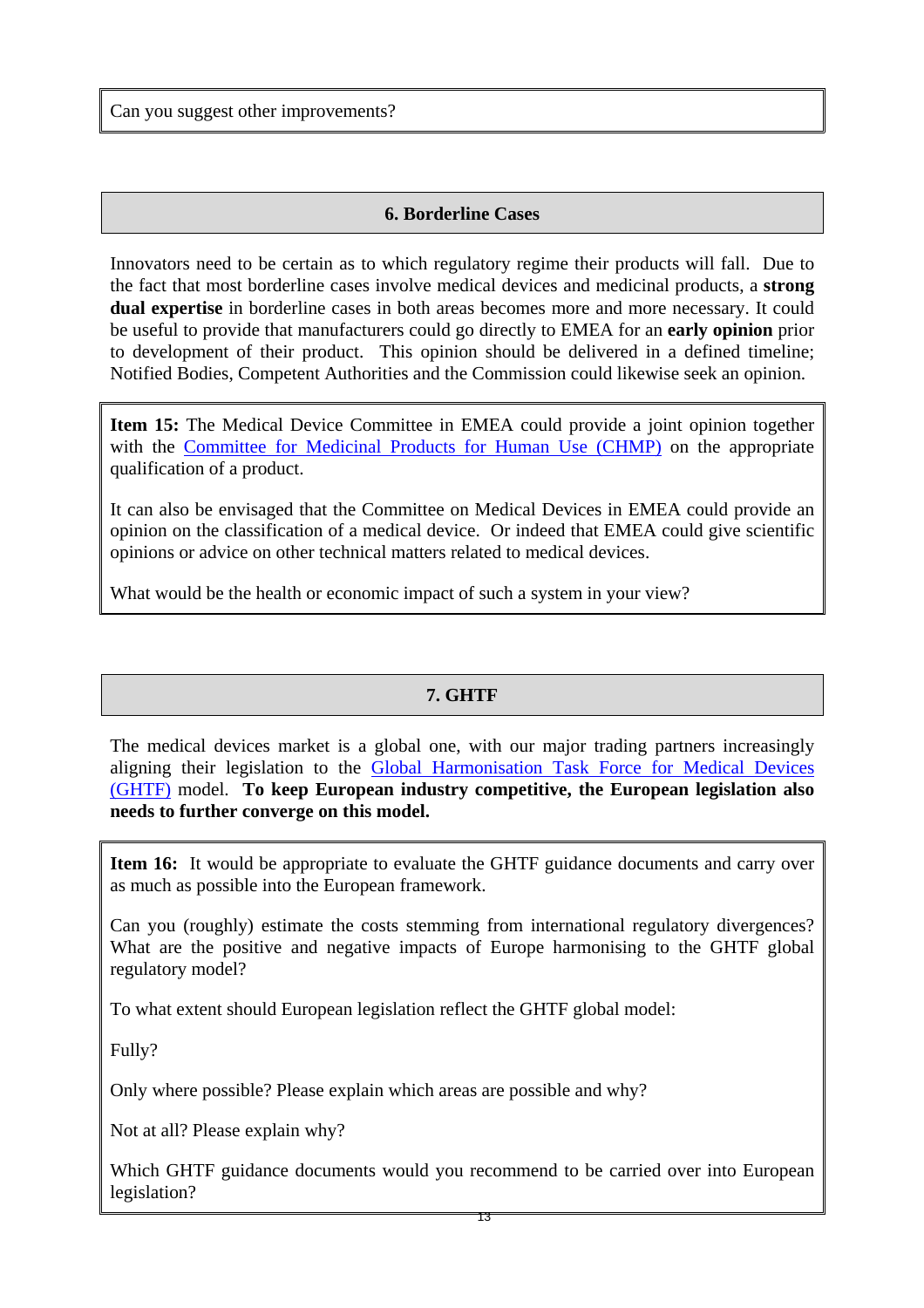If fully aligned, can you estimate the savings this would bring about for European businesses?

What would be the added value in terms of protection of public health?

# **8. Imports, Exports and Counterfeiting**

**Imports:** All medical devices sold in the EU must be CE marked. This means that imported products are subject to the same level of checking and control by Member States' authorities and Notified Bodies as domestic European products.

This requirement for equal treatment of imported and domestic products has been challenged over the years, particularly in respect to medical devices manufactured in emerging economies. Claims have been made that Notified Bodies do not check foreign manufacturers with the same rigour and due diligence as they do for EU manufacturers. In the same vein, concerns have been voiced that authorities do not actively and thoroughly follow up alleged claims of non-conforming and unsafe imported medical devices, particularly custom-made and lower risk, class I, imported medical devices.

**Item 17:** Can you suggest any specific proposals to strengthen the European system against the criticism of having un-equal checking and control of imported versus domestic medical devices?

**Exports:** Under the current system, it can be argued that the EU has **a double standard**. While devices that are placed on the Community market are subject to control, unless the country of import themselves have regulations, neither the manufacturing process nor the manufacturers of "export medical devices" are regulated. This would seem at odds with the idea of Europe as a centre of safety, excellence and innovation in medical devices.

**Item 18:** For those cases where there is **no legal requirements in the importing country**, a separate export certificate regime could be developing based upon the Directives, say requiring medical devices for export to be treated in the same way as medical devices for the Community market (affixed with CE marking) or requiring the manufacturer to have a quality management system (Device GMP). Please give your evaluation of such proposals in terms of social and economic impacts.

**Counterfeiting:** The Commission is considering introducing traceability requirements into the essential requirements for medical devices to help battle against counterfeiting [see section 3(a)(i) above]. But other measures outside the essential requirements might also be appropriate.

**Item 19:** Can you suggest appropriate measures within a future legal framework for medical devices that could help battle against the counterfeiting of medical devices?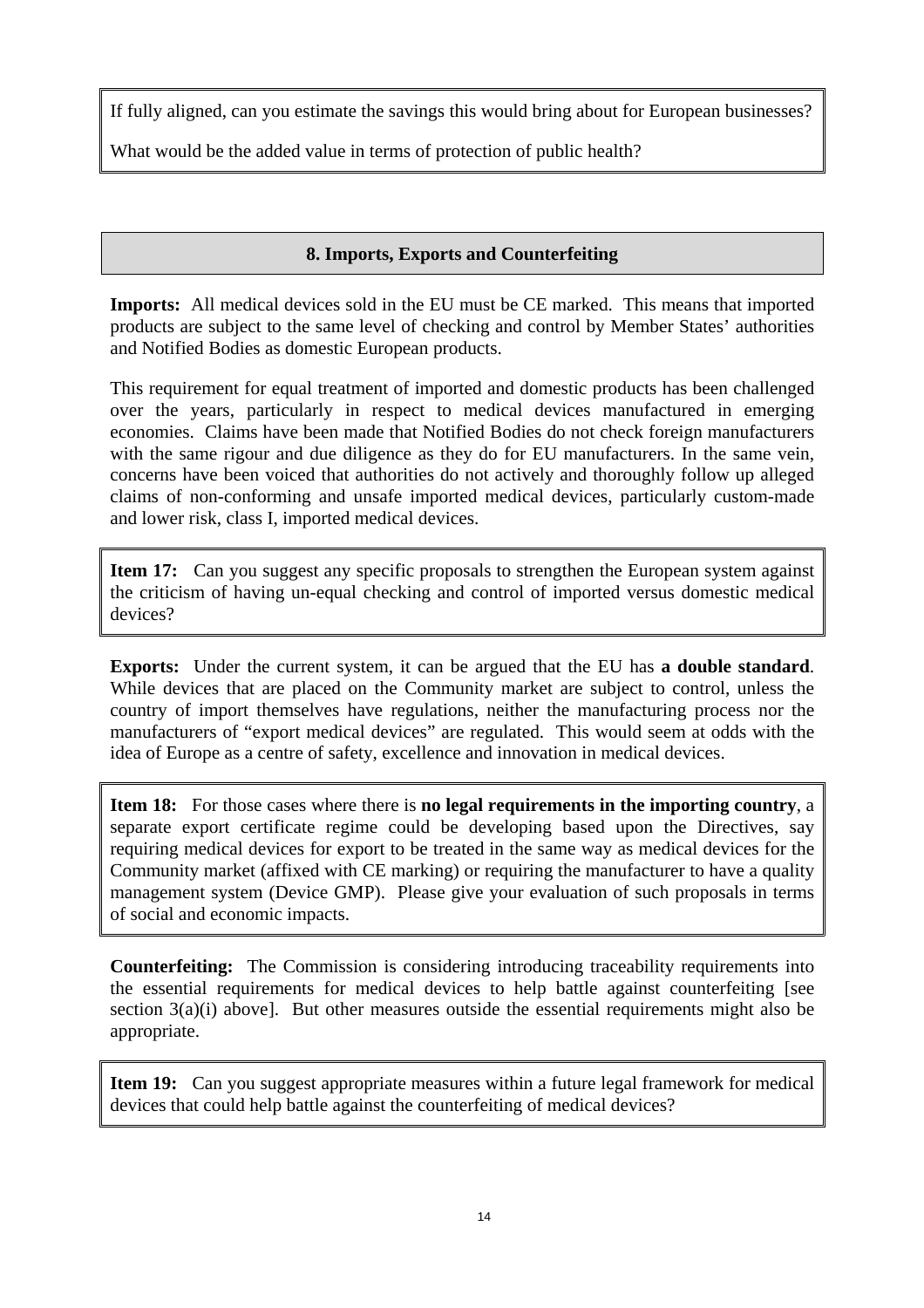#### **9. Simplification**

Currently, with [three main Directives](http://ec.europa.eu/growth/sectors/medical-devices/regulatory-framework/index_en.htm) and [six modifying or implementing Directives](http://ec.europa.eu/growth/sectors/medical-devices/regulatory-framework/index_en.htm), the legal framework for medical devices has been criticised as being too fragmented and **difficult to follow**, particul[arly for SMEs or third](http://ec.europa.eu/enterprise/medical_devices/legislation_en.htm) co[untry manufacturers and trade partners.](http://ec.europa.eu/enterprise/medical_devices/implementation_en.htm) 

Furthermore and probably more importantly, uniform implementation of the Directives has been hampered by **national variation** concerning, for example, the interpretation of the definition of a medical device and of the rules for classification and the registration procedures. This variation threatens not only the smooth functioning of the internal market, but could also threaten the health and safety of patients, healthcare professionals and other persons.

For these reasons, some parts of the text should also be **restructured** and **clarified**. Furthermore, it could be useful to examine **if it is legally possible to use a Regulation** rather than a Directive to ensure uniformity, or to use **a combination** of a Regulation and a Directive (if a single regulation is not legally possible).

**Item 20:** Which elements in the Medical Devices Directives have given rise to particular legal uncertainty in regard to their application? Did this increase administrative burden, e.g. costs to get familiar and to understand the applicable legislation? Can these costs be quantified, e.g. by assessing the necessary man-hours? How can these costs be reduced without compromising the safety of medical devices placed on the market?

**Item 21:** Would it be preferable to regulate medical devices by means of a Regulation (i.e. a directly applicable legal act, cf. Article 249(2) of the EC Treaty)? What would be the socioeconomic impact of this option?

The variety of conformity assessment modules (Annexes) in the Directives are difficult to follow, except for the most experienced and expert regulatory professional. Since the Directives were first introduced, industrial and international regulatory practice in device quality management has moved on. Device GMP, as described in quality management system standard [EN ISO 13485:2003](http://ec.europa.eu/growth/single-market/european-standards/harmonised-standards/medical-devices/index_en.htm) and related standards, has replaced EN 46001, EN 46002 and EN 46003 (the European standards that spoke to the various modules). It could be the case that Europe **[is retaining compl](http://ec.europa.eu/enterprise/newapproach/standardization/harmstds/reflist/meddevic.html)iance routes that are out of step with the industrial state of the art**.

**Item 22:** It could be envisaged to collapse all the quality system conformity assessment modules into one module, analogous to the current Annex II module in Directive 93/42/EEC concerning medical devices. Would this be a simplification of the system? What would be the benefits in terms of administrative burden and cost?

If certain conformity options are to be retained, which ones and why? What are the convincing social and economic arguments to keep them? Can you estimate the negative impact if they are phased out?